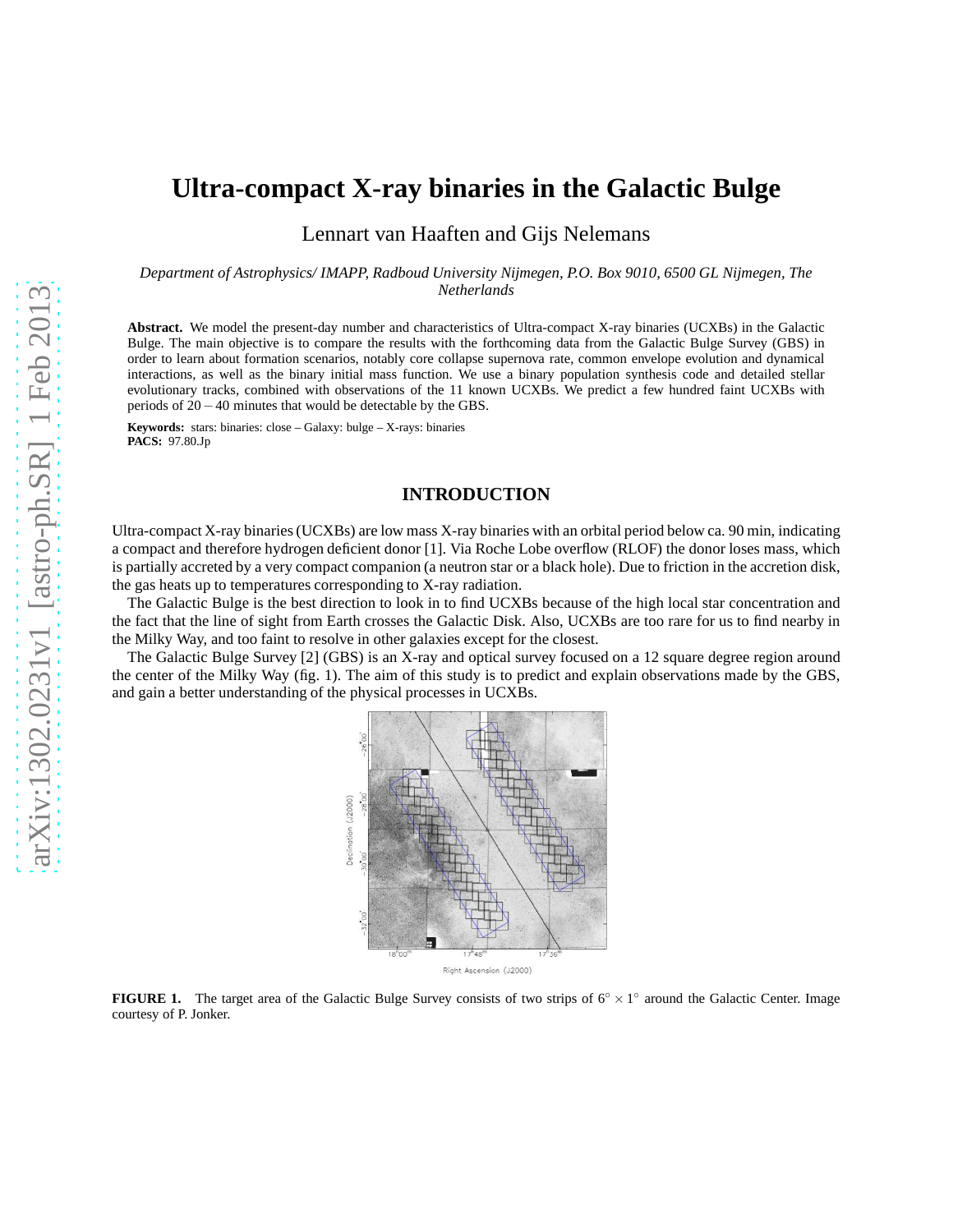## **METHOD**

The binary population synthesis code SeBa [3] has been used to evolve a population of zero-age main sequence binaries. From the evolved population two classes of systems are selected, with donors being white dwarfs or helium burning stars. Systems must have a neutron star or black hole as accretor. A third formation scenario involves main sequence donors and magnetic capture [4] but this class is excluded here due to the comparatively low number of ultra-compact systems that appear in this way.

For the subsequent evolution more detailed stellar evolutionary tracks are used. For the white dwarf donors, a zerotemperature approximation [5] has been used after the star has cooled sufficiently. The tracks for helium burning donor are taken from [6].

The star formation history of the Galactic Bulge is subsequently used to arrive at the present-day number and characteristics of UCXBs in the Bulge. Using longterm observations by the Rossi XTE All Sky Monitor (ASM), these model parameters can be converted to observational parameters, which corresponds to a prediction of the present-day observable population.

# **RESULTS**

# **Population synthesis**

Helium burning donor systems are typically formed less than 500 Myr after system formation, and start RLOF within another 200 Myr, while the majority of white dwarf donor systems start RLOF only after 1−6 Gyr. Part of the explanation is that helium burning stars evolve from secondaries with a zero-age main sequence mass of 3−4 *M*<sup>⊙</sup> and therefore have a shorter main sequence timescale than the least massive white dwarf progenitors have. Also, if the orbit at the time of the formation of the helium burning star is too wide, it will turn into a white dwarf before starting RLOF, disqualifying itself from the sample and leaving only systems take reach RLOF relatively early. The primary explodes in a supernova early on, after typically a few  $\times$  10 Myr. Most of the white dwarf donor systems reach RLOF within 2 Gyr, but a significant fraction of the systems take much longer. This is the case for both helium and carbon-oxygen white dwarfs. Helium white dwarf donors typically arise from approximately 2  $M_{\odot}$  secondaries. Carbon-oxygen white dwarf donors mainly evolve from 3−10 *M*<sup>⊙</sup> primaries or secondaries that do undergo a helium flash. Unlike helium burning stars, white dwarfs can take arbitrarily long to reach RLOF.

Many white dwarfs will merge upon RLOF (fig. 2). White dwarfs with a neutron star companion and a mass above 0.83  $M_{\odot}$  experience dynamically unstable RLOF, leading to runaway mass loss and a common envelope and eventually a merger. For a black hole accretor, this limit is approximately 1.0 *M*⊙. Of the remaining systems, the ones with a mass over 0.38  $M_{\odot}$  cannot eject enough of the transfered matter from the system by isotropic re-emission. Even though the system is stable from the donor perspective, it is not from the accretor perspective and the system will still end up merging. In effect, almost all carbon-oxygen white dwarf systems merge, while almost all helium white dwarf systems do not merge. The exception are systems with black hole accretors. In that case low mass carbon-oxygen white dwarf systems can experience stable mass transfer. Systems that are unstable in either way are removed from the sample.

#### **Star formation history and birthrates**

Besides knowing which systems form and how long it takes for them to reach RLOF, we also need to know when these systems form: this is determined by the star formation history of the Bulge, shown in fig. 3. The star formation is mostly concentrated around 10 Gyr ago, but important is the tail of recent star formation in the  $\sigma = 2.5$  Gyr distribution.

Combining the star formation history with the delay times of the start of RLOF yields birthrates for all systems, as shown in fig. 4. The main difference is that white dwarfs can start RLOF recently, while helium burning donor systems cannot, unless there is significant recent star formation ( $\sigma = 2.5$  Gyr).

The evolution following RLOF or shortly before has been computed using tracks based on stellar evolution models such as [6]. For this specific stage of evolution, these tracks are more detailed than SeBa and therefore preferred. The evolution of UCXBs with white dwarf donors is governed by angular momentum loss by gravitational wave radiation. Mass loss from the donor is required to keep the radii of the donor and its Roche Lobe in accordance. After RLOF the donor radius will increase immediately for (fully degenerate) white dwarf donors and after roughly 100 Myr for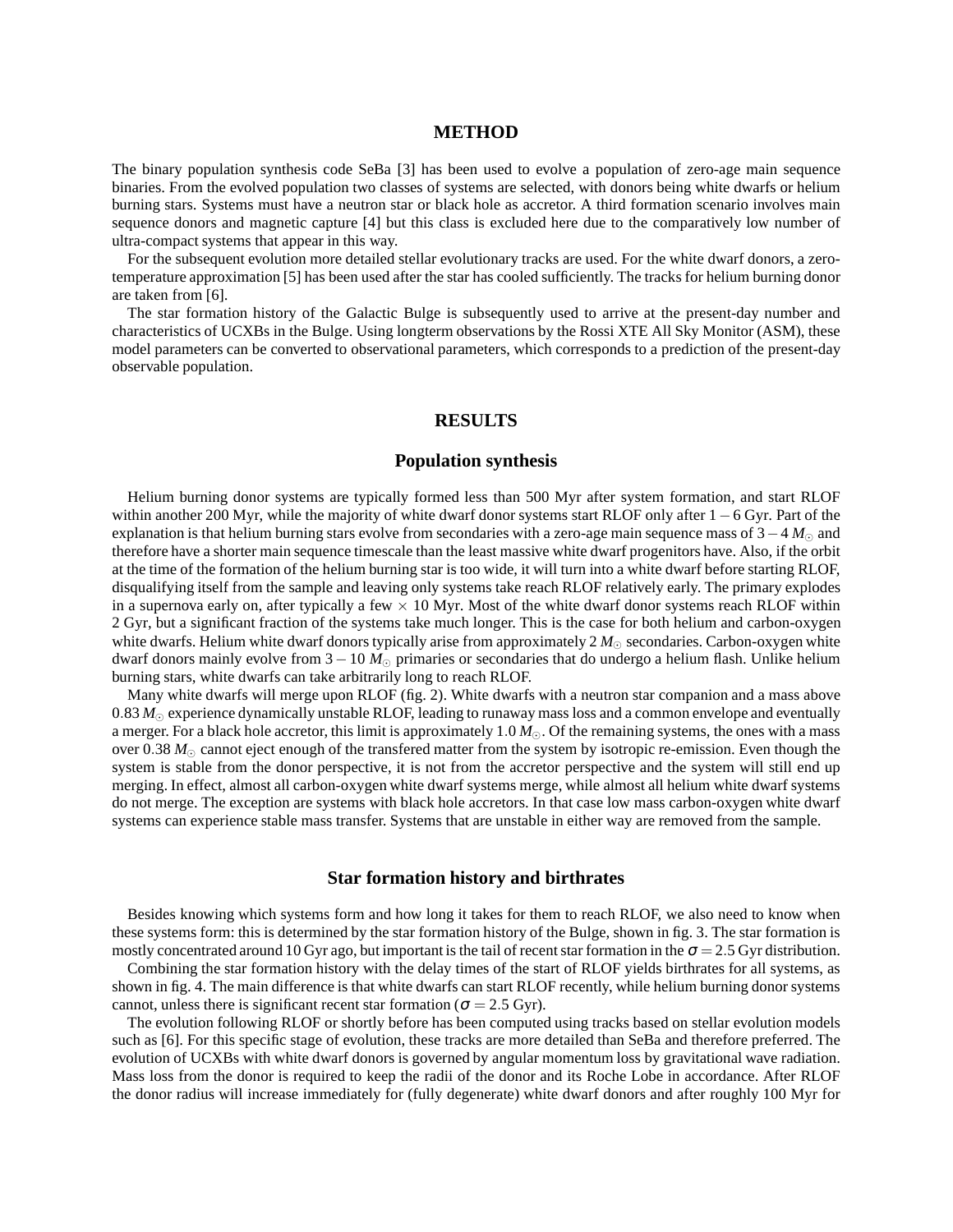

FIGURE 2. Total time-integrated amount of UCXBs with a white dwarf donor. Black: helium white dwarf donors. White: carbonoxygen white dwarf donors.



**FIGURE 3.** Star formation history of the Galactic Bulge as a Gaussian distribution for  $\mu = -10$  Gyr and  $\sigma =$ 0.5 (solid),1.0 (dashed) and 2.5 (dotted) Gyr. The total star formation is  $1 \cdot 10^{10}$   $M_{\odot}$ . Note that Time = 0 corresponds to the present. [7, 8]

helium burning donors (once the donor has become sufficiently degenerate following the extinction of nuclear fusion due to mass loss). The orbital period will increase with mass loss for degenerate donors.

The amount of systems below a given period (fig. 5) initially follows the star formation rate as more systems are formed at short periods. As the star formation slows down, the amount keeps going up for a short while because more new systems are formed than older systems are removed from the given sample due to increasing periods. Given enough time, the amount will go down. Notably, the amounts of helium burning donor systems and white dwarf donor systems decline at different rates corresponding to their recent birthrates (fig. 4).

#### **Present Bulge population**

Of special interest is the population today. For a star formation history distribution  $\sigma = 1$  Gyr, most systems are old and have expanded to a period of around 80 min (fig. 6). All short period systems are young and therefore must contain white dwarf donors, generally helium white dwarfs. White dwarfs with black hole companions reach periods longer than 90 min because the gravitational wave timescale is shorter for higher accretor mass, resulting in a higher mass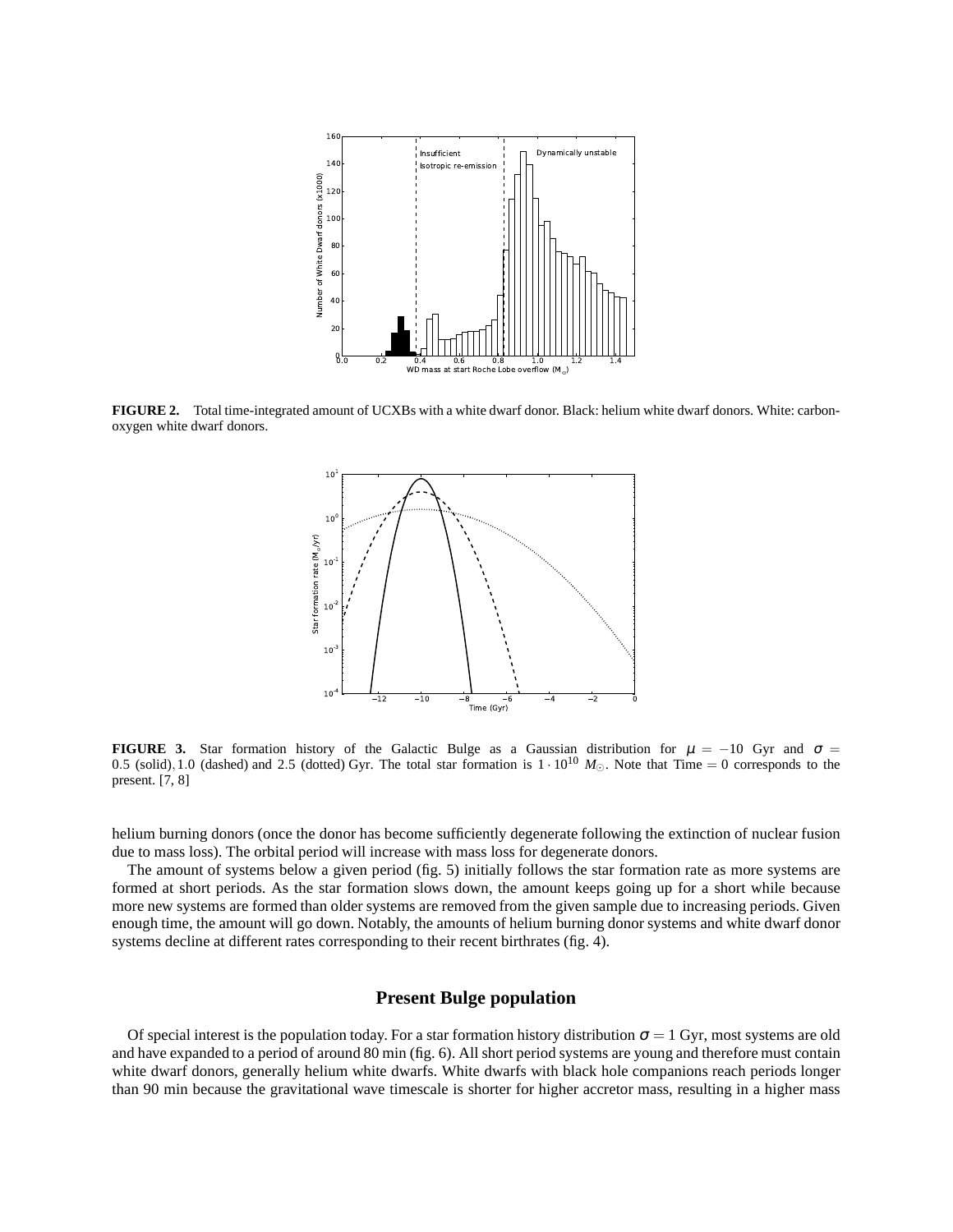

**FIGURE 4.** Birthrates for white dwarf donor systems (solid) and helium burning donor systems (dashed). Left:  $\sigma = 1$  Gyr. Right:  $\sigma = 2.5$  Gyr.



**FIGURE 5.** Amount of UCXBs against time. Solid: white dwarf donors. Dashed: helium burning donors.  $\sigma = 1$  Gyr.

transfer rate and a lower donor mass than for a less massive accretor, after a given time. For  $\sigma = 2.5$  Gyr young helium burning donor systems exist as well, because of the recent star formation. Their donors have turned into carbon-oxygen white dwarfs during their evolution.

We are interested in what we can observe and therefore must convert model parameters to observables. More specifically, we have to convert modeled mass transfer rates to observational luminosities. A reliable method is to use observations of known UCXBs by the ASM. The ASM has collected count rates in the  $2 - 10$  keV range since 1996. These have been converted to bolometric luminosities using distance estimates from [9, 10] and a photon energy and bolometric conversion by [11]. Figure 7 shows how often a source emits above a given luminosity. Most UCXBs are highly variable. Most systems are only visible a small fraction of the time above a given luminosity, so at any given time we will only see a small fraction of the UCXB population using an instrument with a given sensitivity. The short period systems are generally visible more often than the long period systems, which is to be expected given their higher mass transfer rates.

This data can be applied to the modeled systems. Depending on their period, a luminosity is assigned, drawn randomly from the time-luminosity curve (fig. 7) of the best-matching real UCXB. More than 99% of the modeled systems will be invisible at any given time. This causes a "population inversion": even though there really exist many more long period (around 80 min) UCXBs, from a observational point of view there are more short period systems. Applying the ASM data on the model results (fig. 8,  $\sigma = 1$  Gyr) gives the circles above the ASM sensitivity limit. The data points represent the prediction of the present-day population of UCXBs. Some circles are below this limit because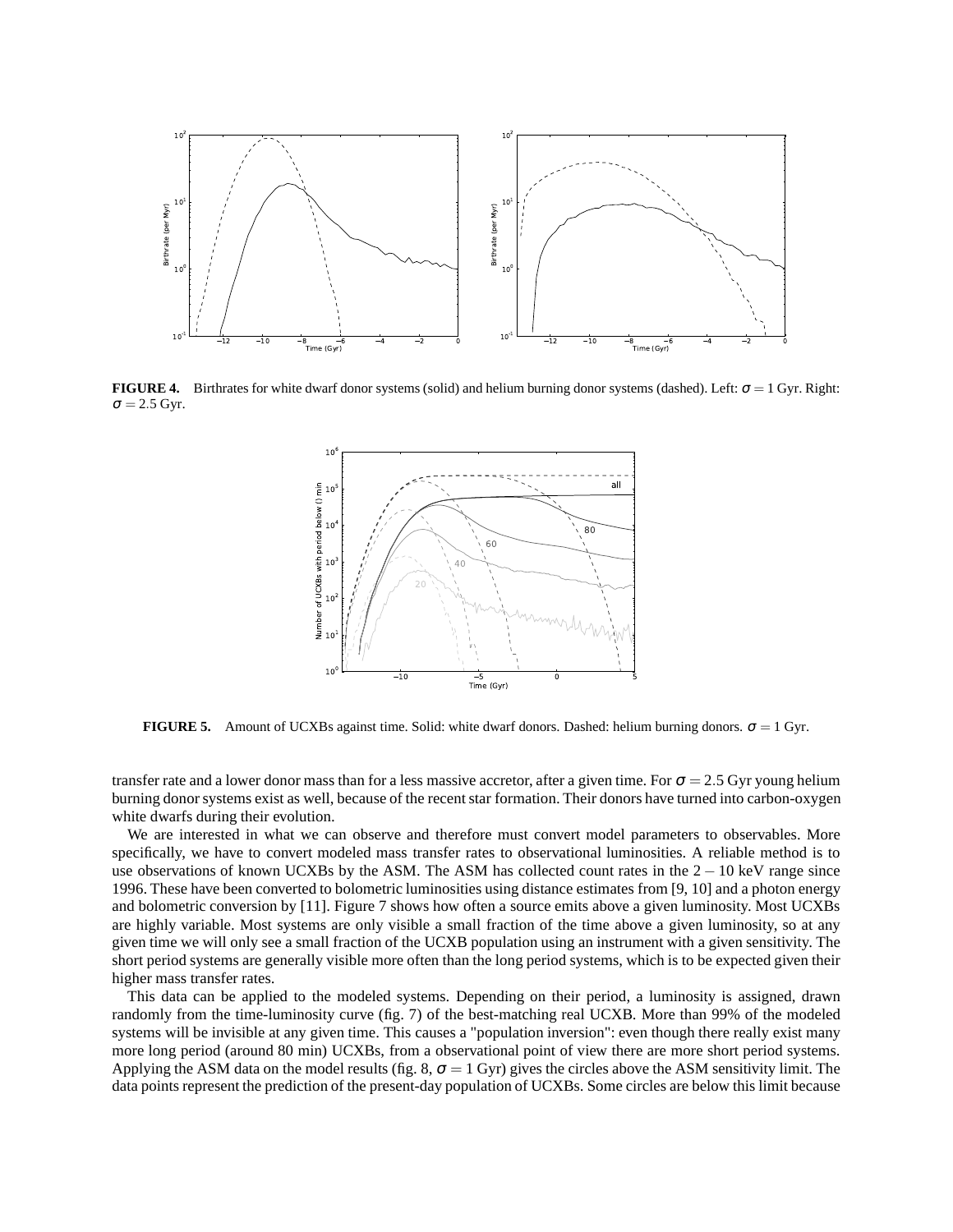

**FIGURE 6.** Present-day orbital periods and mass transfer rates for white dwarf donors (black) and helium burning donors (white). Left:  $\sigma = 1$  Gyr. Right:  $\sigma = 2.5$  Gyr.



**FIGURE 7.** UCXB variability: fraction of time that a source emits at a given luminosity for 11 known UCXBs. [9, 10, 11]

some real UCXBs are closer to us than the Galactic Center. In general though, below the ASM limit no prediction is possible using the ASM data. In a forthcoming paper these observational results will be explained in greater detail. A second method to convert mass transfer rate to luminosity is the Disk Instability Model (DIM) [11], which can be used to calculate luminosities fainter than ASM can observe. According to this theory, a mass transfer rate must exceed a critical value in order to be stable and the source to be persistent, i.e. visible at a high luminosity (almost) all the time. For lower mass transfer rates, the accretion disk builds until the cold outer disk becomes unstable and collapses onto the accretor. The source is only visible during these outburst stages, therefore the fraction of time the source is visible goes down for lower mass transfer rate, while the luminosity during these outbursts is held at a fixed value.

At long periods, the actual number of systems will be much less than shown in fig. 8 due to tidal disruption. Tidal heating will change the mass-radius relation of the low mass donor leading to disruption of the system [12]. For  $\sigma$  = 2.5 Gyr, there are more carbon-oxygen donors at 40 – 60 min which have evolved from helium burning donors.

#### **DISCUSSION AND CONCLUSIONS**

- Tidal instability for low mass donors may be more effective than theory suggests, otherwise the predicted number of bright long period UCXBs is much larger than the observed.
- Since the observed UCXBs (periods below 60 min) with known composition consist of helium and carbon-oxygen